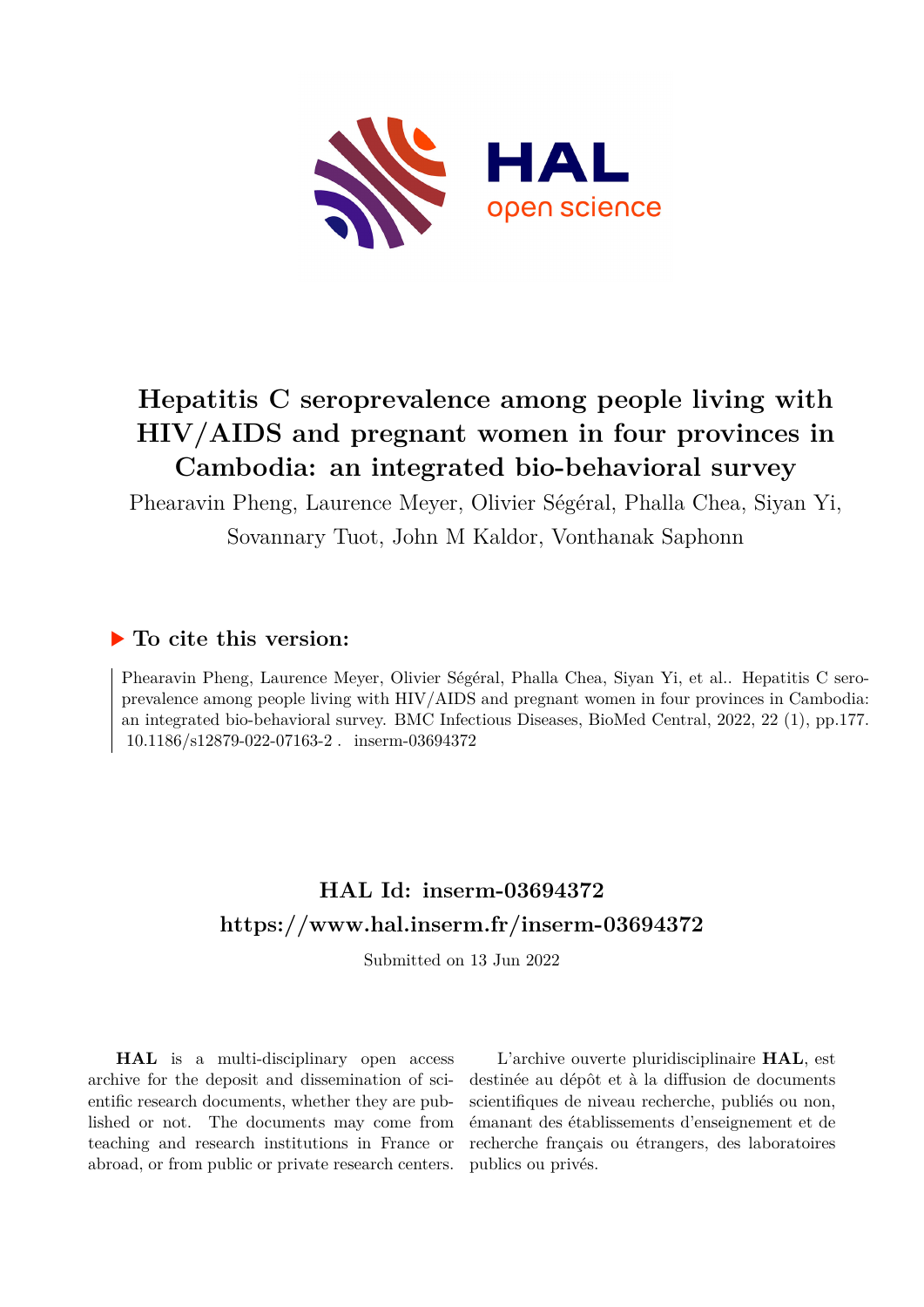# **RESEARCH**





# Hepatitis C seroprevalence among people living with HIV/AIDS and pregnant women in four provinces in Cambodia: an integrated bio-behavioral survey

Phearavin Pheng<sup>1,2\*</sup>, Laurence Meyer<sup>2</sup>, Olivier Ségéral<sup>1</sup>, Phalla Chea<sup>1</sup>, Siyan Yi<sup>3,4,5</sup>, Sovannary Tuot<sup>3,7,8</sup>, John M. Kaldor<sup>6</sup> and Vonthanak Saphonn<sup>1</sup>

# **Abstract**

**Background:** Understanding the extent of viral hepatitis burden in specific subgroups, such as pregnant women and people living with HIV/AIDS (PLWHA), and their geographic distribution is essential for evidence-informed policy and mobilizing resources for targeted treatment and prevention eforts. However, in Cambodia, the epidemiology of hepatitis C remains uncertain. We estimated the hepatitis C virus (HCV) burden and transmission risk factors among PLWHA and pregnant women attending antenatal care (ANC) in Cambodia.

**Methods:** Between March and April 2016, we conducted a cross-sectional survey in four diverse geographical areas: the capital city of Phnom Penh and three provinces. We collected information on demographic characteristics and risk behaviors and performed HCV antibody (Anti-HCV) testing among pregnant women attending public ANC clinics and among those receiving HIV care at the hospitals. We computed the prevalence of HCV among the two population subsets and performed logistic regression analyses to identify risk factors associated with HCV antibody positivity.

**Results:** Of 935 participants enrolled, 510 (54.6%) were pregnant women and 425 (45.4%) were PLWHA. Anti-HCV prevalence was signifcantly higher in PLWHA than in pregnant women (29/425, 6.8% vs 5/510, 0.9%, *P*<0.001). Of the geographic regions, Preah Sihanouk province (Southwest) had the highest anti-HCV prevalence among PLWHA (12.0%, *P*=*0.031*). There was no signifcant geographic diference in anti-HCV prevalence among pregnant women. In multivariable analyses (data subset to PLWHA), HCV infection was signifcantly associated with having a family member positive for HCV (OR=7.6 [95% CI: 1.01–57.84],  $P=0.048$ ) and a history of intravenous medication injection in the last 5 years (OR=7.1 [95% CI: 2.79–18.10], *P*<0.001).

**Conclusions:** HCV infection is relatively common among Cambodian PLWHA, likely related to intravenous medication injection and intra-familial viral transmission. Systematic HCV testing and care among PLWHA (and possibly their family members) might be necessary. Setting up a surveillance system for HCV might also be benefcial for some geographical regions and populations.

**Keywords:** HCV infection, Prevalence, People living with HIV/AIDS, Pregnant women, Cambodia

<sup>1</sup> University of Health Sciences, 73 Monivong Boulevard, Phnom

Penh 12201, Cambodia

Full list of author information is available at the end of the article



© The Author(s) 2022. **Open Access** This article is licensed under a Creative Commons Attribution 4.0 International License, which permits use, sharing, adaptation, distribution and reproduction in any medium or format, as long as you give appropriate credit to the original author(s) and the source, provide a link to the Creative Commons licence, and indicate if changes were made. The images or other third party material in this article are included in the article's Creative Commons licence, unless indicated otherwise in a credit line to the material. If material is not included in the article's Creative Commons licence and your intended use is not permitted by statutory regulation or exceeds the permitted use, you will need to obtain permission directly from the copyright holder. To view a copy of this licence, visit [http://creativecommons.org/licenses/by/4.0/.](http://creativecommons.org/licenses/by/4.0/) The Creative Commons Public Domain Dedication waiver ([http://creativeco](http://creativecommons.org/publicdomain/zero/1.0/) [mmons.org/publicdomain/zero/1.0/](http://creativecommons.org/publicdomain/zero/1.0/)) applies to the data made available in this article, unless otherwise stated in a credit line to the data.

<sup>\*</sup>Correspondence: phearavinpheng@uhs.edu.kh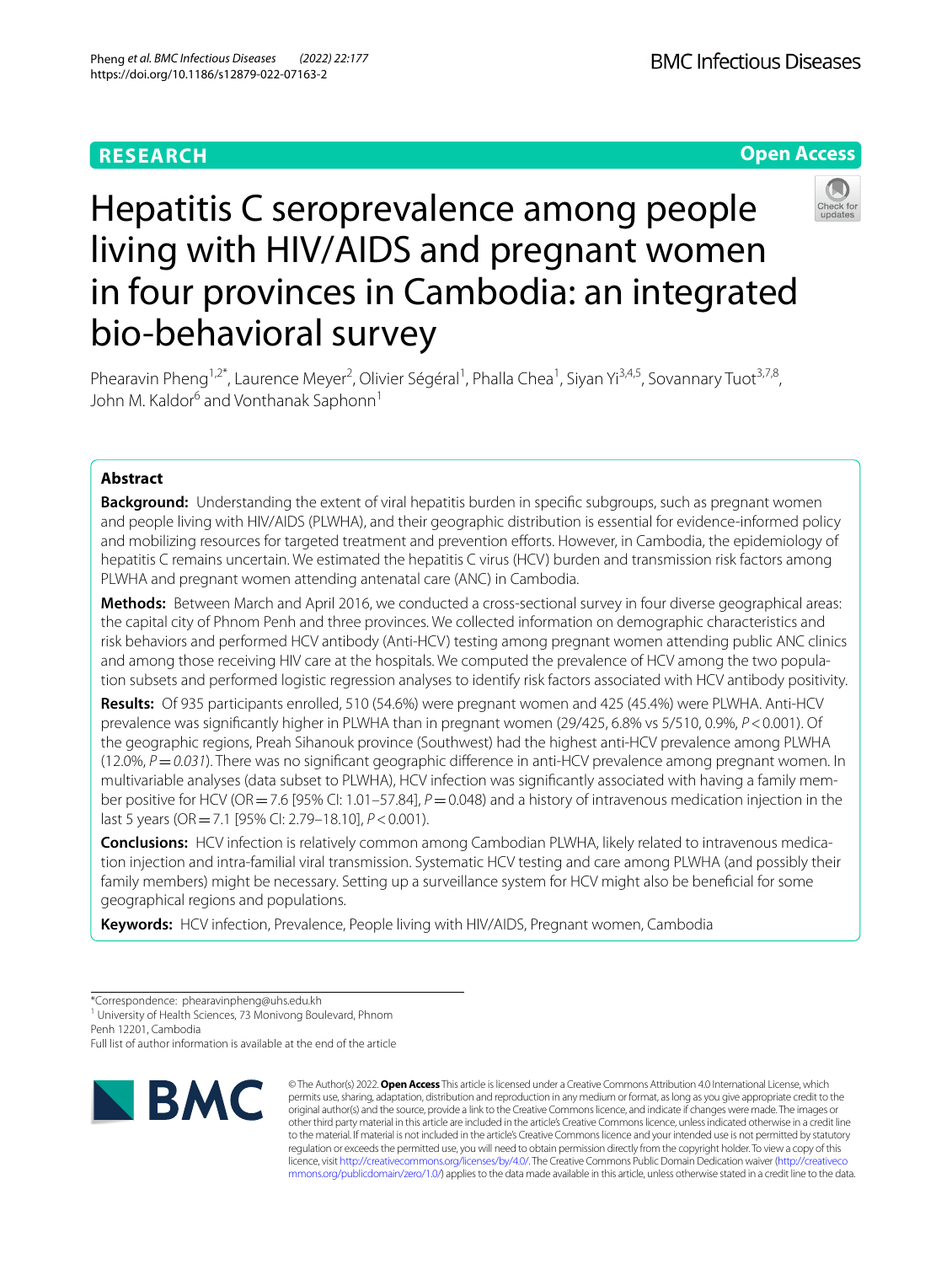# **Background**

Hepatitis C virus (HCV) infection is a major public health concern, with an estimated 130–150 million chronic hepatitis C virus infection worldwide [1] and 350,000 deaths each year due to hepatitis C-related causes, mostly cirrhosis and hepatocellular carcinoma (HCC)  $[2]$ . The prevalence of HCV varies substantially around the world. The estimated global prevalence of HCV is  $2-3\%$  [3] and  $\sim$  8% of pregnant women have HCV infection [1], with the highest prevalence in low- and middle-income countries (LMICs) in Africa and Southeast Asia  $[4]$ . The World Health Organization (WHO) Global Health Sector Strategy for Viral Hepatitis calls for the elimination of viral hepatitis by 2030, aiming at a 90% reduction in incidence and a 65% reduction in mortality. To reach this target, 90% of chronic hepatitis cases need to be diagnosed, and 80% of eligible cases treated [1].

HCV treatment with direct-acting antivirals (DAA), is generally curative and success rates in LMICs are similar to those in high-income countries (HICs). Improved access to HCV testing and better epidemiological surveillance data are important steps in increasing HCV case detection and identifying those eligible for treatment. In particular, serological surveys can improve the understanding of the distribution of HCV infection in the general population and identify specifc high-risk groups.

Globally, about 2.9 million people living with HIV/ AIDS (PLWHA) are co-infected with hepatitis C virus  $[1]$ . The major cause of morbidity and mortality among people co-infected with HIV and viral hepatitis is potentially related to liver diseases [5]. It is recommended that this population should be prioritized for screening and providing with an appropriate and efective treatment for both HIV and hepatitis. In Cambodia, addressing HCV infection in PLWHA could possibly be done through expending access to treatment for hepatitis C for people with HIV who are co-infected with HCV in the existing National HIV program. However, the epidemiology of hepatitis C remains uncertain, and prevalence data are limited with a wide variation in reported estimations among this population ranging from 7.6% [6] to 78.5%  $[7]$  and the data restricted in selective areas. The most atrisk population seems to be patients who have household member with liver disease, aged over 40 years old, possibly because of historical exposures to unsafe medical injections or transfusions [6–8].

In Cambodia, the HCV prevalence was high in people who inject drugs (30.6%) [9] and low prevalence were found among young adult aged less than 45 years old (0.6%) [10]. However, no data on the HCV prevalence among pregnant women are available in Cambodia. Due to the lack of appropriate laboratories and high cost of HCV testing and treatment, screening for HCV has not been routinely provided in health care settings including ANC clinics to prevent vertical transmission.

Despite there were a few studies on HCV prevalence among PLWHA in the past, the data have been limited to some selected areas (the Northwestern Cambodia and to a hospital-based cohort in the Capital city). Assessing viral hepatitis burden in other regions across the Cambodia to have broader understanding of the extent of viral hepatitis at the national level is essential to inform policy development and resource mobilization to address this infection.

In order to fll a knowledge gap in Cambodia, we undertook a study to estimate HCV burden and transmission risk factors in four provinces and two specifc populations, PLWHA and pregnant women attending antenatal care (ANC) in Cambodia. This study attempted to assess the HCV prevalence rates in diferent regions across the country to have representative HCV prevalence rates for the overall population in Cambodia.

# **Methods**

# **Study design**

This study was an integrated bio-behavioral (cross-sectional) survey undertaken to assess the prevalence of HCV among PLWHA receiving HIV care at the ART clinics and pregnant women attending public ANC clinics in Cambodia.

# **Study settings**

This study was carried out between March and April 2016 in antiretroviral therapy (ART) sites for PLWHA and in ANC clinics for pregnant women, located in four diverse geographical areas, including the capital city of Phnom Penh and three provinces in the West (Battambang), the Northwest (Siem Reap) and the Southwest regions (Preah Sihanouk) of Cambodia.

#### **Eligibility criteria**

Individuals were eligible for the survey if they were at least 18 years old and either living with HIV/AIDS and had visited the ART clinics or pregnant women who visited the public ANC clinics during the study period.

# **Sample size, sampling and recruitment**

We used Open Epi software version 3 to calculate the sample size. Assuming the prevalence of HCV is 5% among pregnant women and 10% among PLWHA, to achieve a 2% margin of error for the pregnant women and 3% for PLWHA, power fxed at 80%, at 5% alpha-level, a design efect of 1, and a non-response rate of 10%, 502 participants were required for pregnant women and 423 for PLWHA.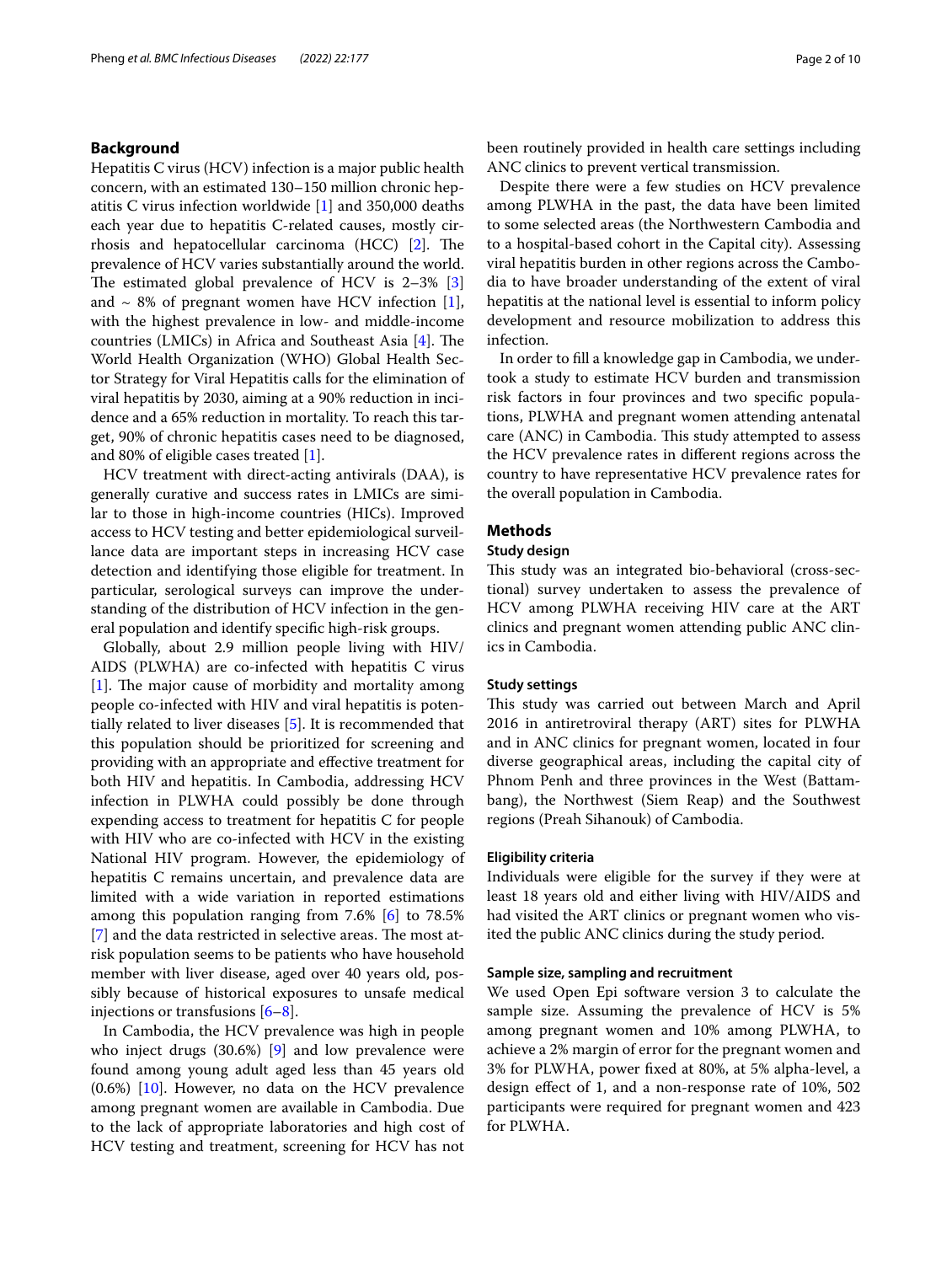A two-stage cluster sampling method was employed to select the eligible participants. Firstly, the probabilityproportional-to-size-sampling method was used to select 51 clusters (34/153 clusters for pregnant women and 17/21 clusters for PLWHA) from the selected geographical regions. A cluster was a health center for pregnant women and an ART clinic for PLWHA. Secondly, a consecutive sampling strategy was used to invite 15 pregnant women and 25 PLWHA from each cluster. Each participant signed the consent form if they agreed to participate in the study. The participants underwent face-to-face interviews using a structured questionnaire, following by a blood sample collection for HCV testing. Prior to data collection, all interviewers attended a training course to ensure they understood and followed standard procedures. The participants were only identified by a unique anonymous code (no identifable information were collected). The code was use to link each participant to their sociodemographic information, their HCV results and their appointment sleep when they were back to the clinics to get their HCV results. The questionnaire was checked for completeness, accuracy and legibility, and validated questionnaires were sent to the University of Health Sciences (UHS) for data entry.

#### **Behavioral questionnaire**

The questionnaire was used to collect information on socio-demographic characteristics of participants such as age, sex, marital status, occupation and education. Multiple-choice questions were used to assess participants' knowledge, attitudes and practices related to HCV infection. The knowledge questions explored four broad dimensions: basic information about HCV infection, mode of transmission, vaccination and treatment availability. Information on potential risk factors of HCV infection included history of intramuscular and intravenous injections, blood transfusion, and cases of HCV in the household. For each question, participants were offered three response options: "No", "Yes" and "Don't know".

# **Laboratory testing**

A 5 ml blood sample was drawn from participants for HCV testing. Samples were kept at room temperature (18–25  $°C$ ) for a maximum of 6 h and then sent to the UHS laboratory in Phnom Penh. After centrifugation, plasma specimens were stored at  $-$  80 °C for analysis. HCV antibody testing was done with a third-generation (G3) HCV ELISA assay (MONOLISA ANTI HCV PLUS version 3, Bio-Rad), according to the manufacturer's instructions. Specimens showing a signal-to-cutof  $(SCO) \geq 1$  were considered as positive for the anti-HCV antibody. Those with a SCO value  $< 1$  were considered negative. All samples with a  $SCO \geq 1$  were further tested to confrm chronic HCV infection with a commercial HCV RNA viral load (VL) assay (OMUNIS, Clapiers, France). All runs were done on Bio-Rad CFX96 real-time PCR machines (Bio-Rad). HCV genotyping was performed in NS5B gene, using an in-house semi-nested RT-PCR and ANRS protocol.

# **Statistical analyses**

The prevalence of HCV infection among pregnant women and among PLWHA were presented as percentages and 95% confdence intervals (CIs), computed using exact methods (for binomial distribution). Categorical variables were presented as frequencies and percentages, while continuous variables were described with means and standard deviation (SD). Comparisons of categorical variables between HCV+and HCV− participants across diferent socio-demographic and behavioral risk factors were performed using chi-squared or Fisher's exact tests accordingly. Multivariable logistic regression analysis was performed to identify risk factors associated with HCV antibody positivity. All non-collinear variables with a *P*≤0.2 in bivariate analyses or considered to be potential confounders based on previous studies were included in the models. Data were managed and analyzed using STATA 16 (StataCorp, USA), and *p*-values less than 0.05 were considered statistically signifcant.

# **Results**

### **Characteristics of study participants**

The characteristics of the 935 study participants (510) pregnant women and 425 PLWHA) are summarized in Table 1. The mean age of the participants was 42.9 years (SD, 9.3) for PLWHA and 27.6 years (SD, 5.3) for pregnant women. Approximately half of participants in both groups reported not having formal schooling or having Less than or primary school (46.6% in PLWHA and 45.3% in pregnant women), about 98.0% of pregnant women and only 64.0% of PLWHA were married. More than half of participants in both groups were farmers/ self-employed and around 40% reported ever migrated to another country or to other places.

# **Knowledge/attitudes on hepatitis C prevention and care**

Participants indicated high levels of willingness to get tested for HCV and to go for further investigations or treatment if HCV test positive. Correct answers to questions about whether blood should be screened for hepatitis C before transfusion, and barbers should use new blades or safe equipment for ear and nose piecing were reported by more than 90% of participants in both groups (Table 2).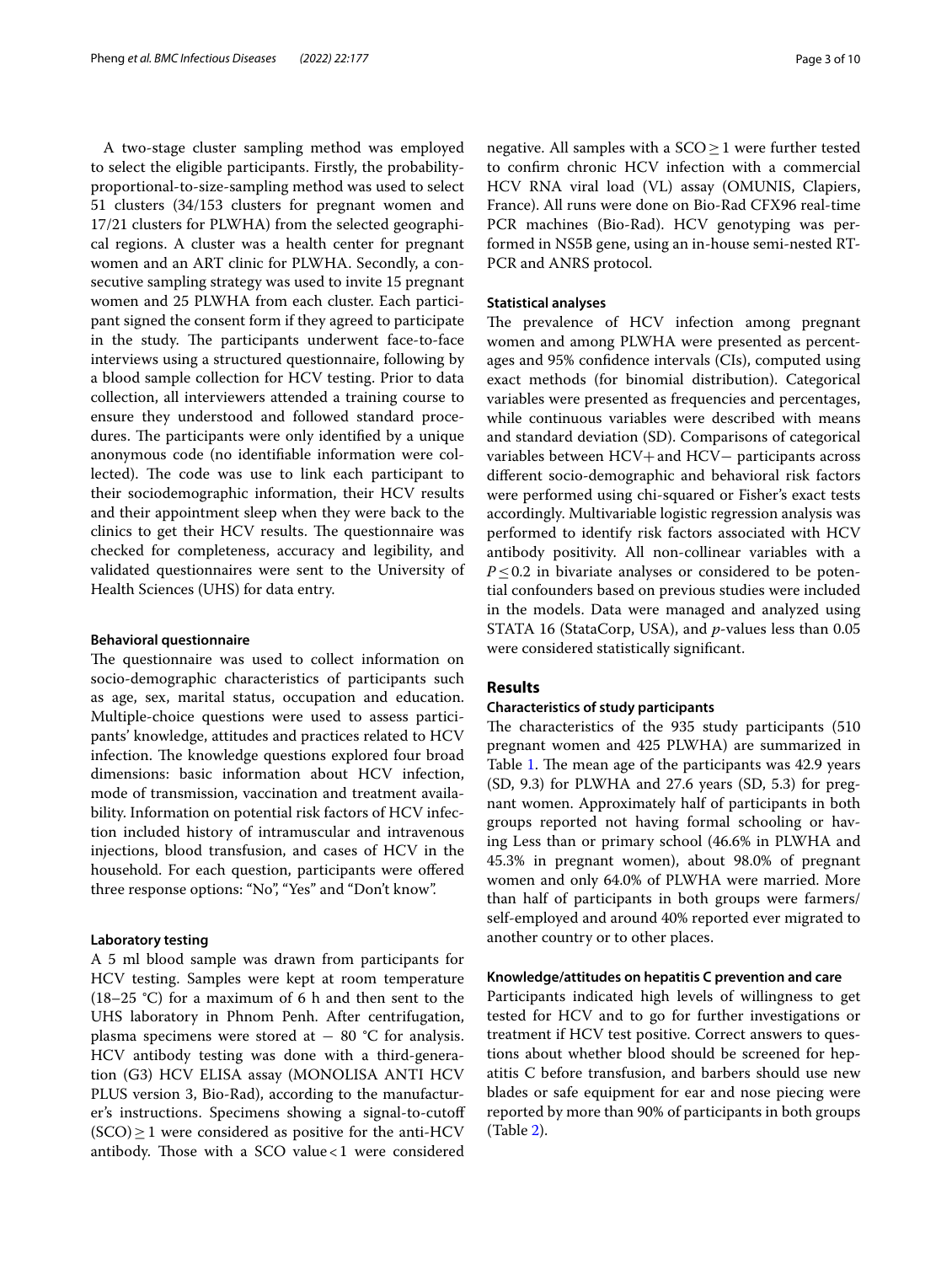| Characteristics                                    | PLWHA ( $N = 425$ ) |       | Pregnant women ( $N = 510$ ) |       |
|----------------------------------------------------|---------------------|-------|------------------------------|-------|
|                                                    | n                   | $\%$  | n                            | $\%$  |
| Mean age in years $(\pm SD)$                       | 42.95 $(\pm 9.37)$  |       | $27.68 \ (\pm 5.33)$         |       |
| Age group, years                                   |                     |       |                              |       |
| $\leq 30$                                          | 28                  | 6.59  | 363                          | 71.18 |
| $31 - 40$                                          | 137                 | 32.24 | 142                          | 27.84 |
| >40                                                | 260                 | 61.18 | 5                            | 0.98  |
| Sex                                                |                     |       |                              |       |
| Male                                               | 189                 | 44.47 |                              |       |
| Female                                             | 236                 | 55.53 | 510                          | 100   |
| Education                                          |                     |       |                              |       |
| No formal schooling/less than or primary school    | 198                 | 46.59 | 231                          | 45.29 |
| Secondary school                                   | 100                 | 23.53 | 148                          | 29.02 |
| High school/University or higher                   | 127                 | 29.88 | 131                          | 25.69 |
| Marital status                                     |                     |       |                              |       |
| Never married                                      | 37                  | 8.71  | 10                           | 1.96  |
| Currently married                                  | 272                 | 64.00 | 499                          | 97.84 |
| Separated/divorced/widow                           | 116                 | 27.29 | 1                            | 0.20  |
| Main occupation                                    |                     |       |                              |       |
| Employee (Government/Non-government)               | 111                 | 26.12 | 110                          | 21.57 |
| Retired/unemployed/home duties                     | 76                  | 17.88 | 129                          | 25.29 |
| Farmer/self-employed/others                        | 238                 | 56.00 | 271                          | 53.14 |
| Residential mobility                               |                     |       |                              |       |
| Always live here                                   | 240                 | 56.47 | 328                          | 64.31 |
| Ever migrated (to another country/to other places) | 184                 | 43.29 | 181                          | 35.49 |
| Geographic area                                    |                     |       |                              |       |
| Battambang (West)                                  | 75                  | 17.65 | 165                          | 32.35 |
| Siem Reap (Northwest)                              | 75                  | 17.65 | 135                          | 26.47 |
| Preah Sihanouk (Southwest)                         | 25                  | 5.88  | 30                           | 5.88  |
| Phnom Penh (Central)                               | 250                 | 58.82 | 180                          | 35.29 |

# **Table 1** Characteristics of study participants by population group (n = 935), Cambodia, 2016

**Table 2** Knowledge/attitudes on hepatitis prevention and care

| <b>Variables</b>                                                                  | PLWHA ( $N = 425$ ) |       | Pregnant women ( $N = 510$ ) |       |
|-----------------------------------------------------------------------------------|---------------------|-------|------------------------------|-------|
|                                                                                   | n                   | $\%$  | n                            | $\%$  |
| Willing to get tested for hepatitis C                                             | 420                 | 98.82 | 509                          | 99.80 |
| Willing to go for further investigations or treatment if<br>HCV test positive     | 423                 | 99.53 | 509                          | 99.80 |
| Asking for or use a new/sterilized syringe or needle                              | 344                 | 80.94 | 396                          | 77.65 |
| Getting the blood screened for hepatitis C before<br>transfusion                  | 389                 | 91.53 | 394                          | 77.25 |
| Asking barber to use new blades or for safe equipment<br>for ear and nose piecing | 394                 | 92.71 | 399                          | 78.24 |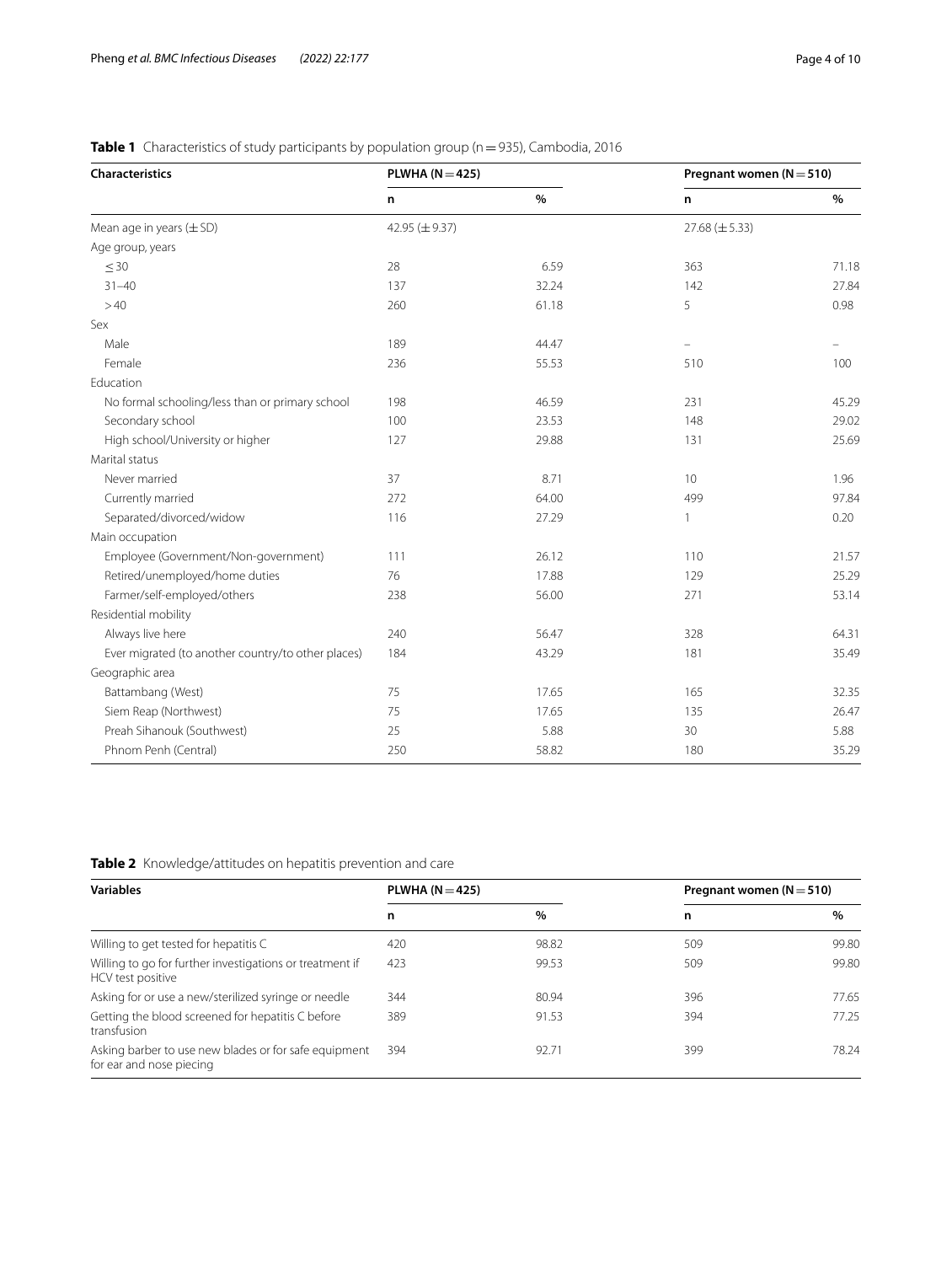| <b>Table 3</b> Healthcare and behavioral factors potentially related to |  |  |  |
|-------------------------------------------------------------------------|--|--|--|
| hepatitis C infection                                                   |  |  |  |

| <b>Variables</b>                                     | <b>PLWHA</b>   | $(N = 425)$ | Women | Pregnant<br>$(N = 510)$ |
|------------------------------------------------------|----------------|-------------|-------|-------------------------|
|                                                      | n              | %           | n     | %                       |
| Healthcare and behavioral factors <sup>a</sup>       |                |             |       |                         |
| Ever been admitted to a hospital or clinic           | 115            | 27.06       | 167   | 32.75                   |
| Ever received intra-muscular medication<br>injection | 196            | 46.12       | 419   | 82.16                   |
| Ever received intravenous medication<br>injection    | 330            | 77.65       | 368   | 7216                    |
| Ever received blood transfusion                      | 12             | 282         | 4     | 0.78                    |
| Ever undergone any plastic surgery<br>procedure      | 12             | 2.82        | 7     | 1.37                    |
| Ear/nose piercing or tattoo                          | 10             | 2.35        | 21    | 412                     |
| Ever visited dental clinic for dental care           | 203            | 47.76       | 207   | 40.59                   |
| Ever used any illicit drug injection                 | $\mathfrak{D}$ | 0.47        | 0     | 0.00                    |
| Having a family member positive for HCV              | 31             | 7.29        | 20    | 392                     |
| HCV testing                                          |                |             |       |                         |
| Ever tested for viral hepatitis infection            | 181            | 42.59       | 169   | 33.14                   |
| Ever tested for hepatitis C                          | 85             | 20.00       | 27    | 5.29                    |

<sup>a</sup> Healthcare and behavioral factors reported over the past 5 years

# **Healthcare and behavioral factors potentially related to hepatitis C infection**

Within the past 5 years, high proportions of participants had received intravenous medication (77.6% in PLWHA, 72.1% in pregnant women) or intramuscular injection (46.1% in PLWHA, 82.1% in pregnant women), or visited the dentist (47.7% in PLWHA, 40.5% in pregnant women (Table 3).

# **Prevalence of HCV infection**

HCV antibody prevalence was as high as (29/425) 6.8% [95% CI: 4.6–9.6] in PLWHA and was low (5/510) 0.9% [95% CI: 0.3–2.7]) in pregnant women. Of the 34 anti-HCV-positive individuals, 24 (70.6%) had detectable HCV RNA, with substantially higher proportions of chronic infection in PLWHA compared to pregnant women (23/29) 79.3% [95% CI: 60.2–92.0] vs. (1/5) 20.0% [95% CI: 0.5–71.6], *P*=0.007. A phylogenetic analysis of 24 samples with a detectable HCV RNA showed that (11/24) 45.8% were genotype 1b; (1/24) 4.1% were genotype 2a and (8/24) 33.3% were genotype 6 (6:4.1%, 6a:4.1%, 6e:12.5%, 6q:8.3%, 6r:4.1%) and 16.6% failed to amplify. In PLWHA, anti-HCV prevalence generally increased with age, from (1/28) 3.5% [95% CI: 0.0–18.3] in the youngest group (18–30 years) to (21/260) 8.0% [95% CI: 5.0–12.0] in the oldest group (>40 years old), but the difference was not statistically significant  $(P=0.51)$ . In pregnant women, the anti-HCV prevalence was (4/363) 1.1% [95% CI: 0.3–2.7] in the18–30 years age group and (1/142) 0.7% [95% CI: 0.0–3.8] in the 31–40 years age group (Additional fle 1: Table S1).

We observed that in PLWHA group, Preah Sihanouk province (Southwest) had the highest anti-HCV prevalence among the four studied geographic areas: Preah Sihanouk province (3/21) 12.0% [95% CI: 2.5–31.2], Battambang (West) (2/75) 2.6% [95% CI: 0.3–0.9.3], Siem Reap (Northwest) (1/75) 1.3% [95% CI: 0.0–7.2], Phnom Penh (Central) (23/250) 9.2% [95% CI:5.9–13.4] (Fig. 1). There was no significant difference in anti-HCV prevalence across the four regions in pregnant women.**Fig. 1** Geographical distribution of HCV prevalence among PLWHA ( $n=425$ ) AND pregnant women ( $n=510$ ) in Cambodia, 2016

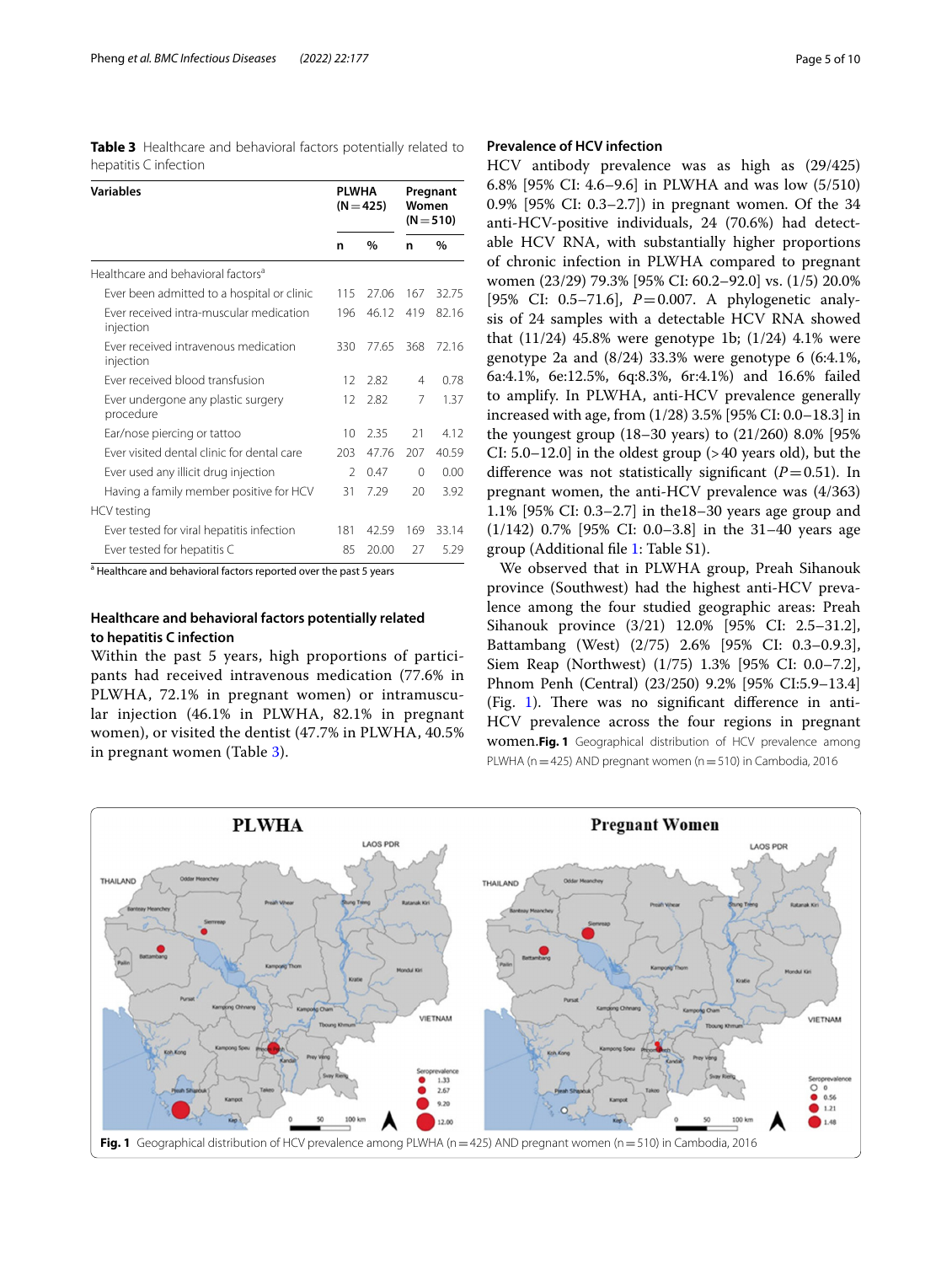| <b>Characteristics</b>                                             | PLWHA ( $N = 425$ ) |       | P       |                          | Pregnant women ( $N = 510$ ) $P^a$ |       |
|--------------------------------------------------------------------|---------------------|-------|---------|--------------------------|------------------------------------|-------|
|                                                                    | Anti HCV positive   |       |         | <b>Anti HCV positive</b> |                                    |       |
|                                                                    | n/N                 | $\%$  |         | n/N                      | $\%$                               |       |
| Education                                                          |                     |       |         |                          |                                    |       |
| No formal schooling/less than or primary school                    | 15/198              | 7.58  | 0.85    | 4/231                    | 1.73                               | 0.39  |
| Secondary school                                                   | 6/100               | 6.00  |         | 1/148                    | 0.68                               |       |
| High school/University or higher                                   | 8/127               | 6.30  |         | $\mathbf 0$              | 0.00                               |       |
| Marital status                                                     |                     |       |         |                          |                                    |       |
| Never married                                                      | 2/37                | 5.41  | 0.84    | $\mathbf 0$              | 0.00                               | 1.00  |
| Currently married                                                  | 20/272              | 7.35  |         | 5/499                    | 1.00                               |       |
| Separated/divorced/Widow                                           | 7/116               | 6.03  |         | $\mathbf 0$              | 0.00                               |       |
| Main occupation                                                    |                     |       |         |                          |                                    |       |
| Employee (Government/Non-government)                               | 8/111               | 7.21  | 0.59    | 0/110                    | 0.00                               | 0.71  |
| Retired/unemployed/home duties                                     | 7/76                | 9.21  |         | 1/129                    | 0.78                               |       |
| Farmer/self-employed/others                                        | 14/238              | 5.88  |         | 4/271                    | 1.48                               |       |
| Ever received intra-muscular injection in the past 5 years         |                     |       |         |                          |                                    |       |
| No                                                                 | 12/229              | 5.24  | 0.16    | $\mathbf 0$              | 0.00                               | 0.59  |
| Yes                                                                | 17/196              | 8.67  |         | 5/419                    | 1.19                               |       |
| Ever received blood transfusion in the past 5 years                |                     |       |         |                          |                                    |       |
| No                                                                 | 28/413              | 6.78  | 0.83    | 5/506                    | 0.99                               | 1.00  |
| Yes                                                                | 1/12                | 8.33  |         | $\mathbf 0$              | 0.00                               |       |
| Ever visited dental clinic in the past 5 years                     |                     |       |         |                          |                                    |       |
| <b>No</b>                                                          | 12/222              | 5.41  | 0.23    | 4/303                    | 1.32                               | 0.65  |
| Yes                                                                | 17/203              | 8.37  |         | 1/207                    | 0.48                               |       |
| Ever received intravenous medication injection in the past 5 years |                     |       |         |                          |                                    |       |
| No                                                                 | 1/95                | 1.05  | 0.01    | $\overline{0}$           | 0.00                               | 0.33  |
| Yes                                                                | 28/330              | 8.48  |         | 5/368                    | 1.36                               |       |
| Having a family member positive for HCV                            |                     |       |         |                          |                                    |       |
| No                                                                 | 20/394              | 5.08  | < 0.001 | 5/490                    | 1.02                               | 1.00  |
| Yes                                                                | 9/31                | 29.03 |         | $\mathbf{0}$             | 0.00                               |       |
| Geographic area                                                    |                     |       |         |                          |                                    |       |
| Battambang (West)                                                  | 2/75                | 2.67  | 0.031   | 2/165                    | 1.21                               | 0.810 |
| Siem Reap (Northwest)                                              | 1/75                | 1.33  |         | 2/135                    | 1.48                               |       |
| Phreah Sihanouk (Southwest)                                        | 3/25                | 12.00 |         | $\mathbf 0$              | 0.00                               |       |
| Phnom Penh (Central)                                               | 23/250              | 9.20  |         | 1/180                    | 0.56                               |       |

**Table 4** Prevalence of Hepatitis C virus antibody per demographic characteristics of participants (n=935), Cambodia, 2016

<sup>a</sup> Fisher's exact test

In PLWHA population, anti-HCV prevalence was signifcantly higher among those who had a history of intravenous medication injection in the past 5 years, at (28/330) 8.4% [95% CI: 5.7–12.0] compared to (1/95) 1.0% [95% CI: 0.0-5.7]) in those who had not. The same was observed in pregnant women, where all five HCVinfected women reported intravenous medication injection in the past 5 years (5/368) 1.3% [95% CI: 0.4–3.1] in those with this history vs. (0/142) 0.0% [95% CI: 0.0–0.2.5] in those without. In PLWHA, the anti-HCV prevalence was signifcantly higher in those who had a family member positive for HCV than in those who did not (9/31) 29.0% [95% CI: 14.2–48.0] vs. (20/394) 5.0% [95% CI: 3.1–7.7] (Table 4).

# **Risk factors for HCV**

Table 5 shows the results of crude and adjusted logistic regression on factors associated with HCV serological status among PLWHA. In bivariate analysis, participants who reported ever received intravenous medication injection in the last 5 years (OR=8.7, 95% CI: 1.1–64.9,  $P = 0.04$ ) and having a family member positive for HCV (OR=7.6, 95% CI: 3.1–18.7, *P*<0.001) were associated with an increased risk of HCV infection. In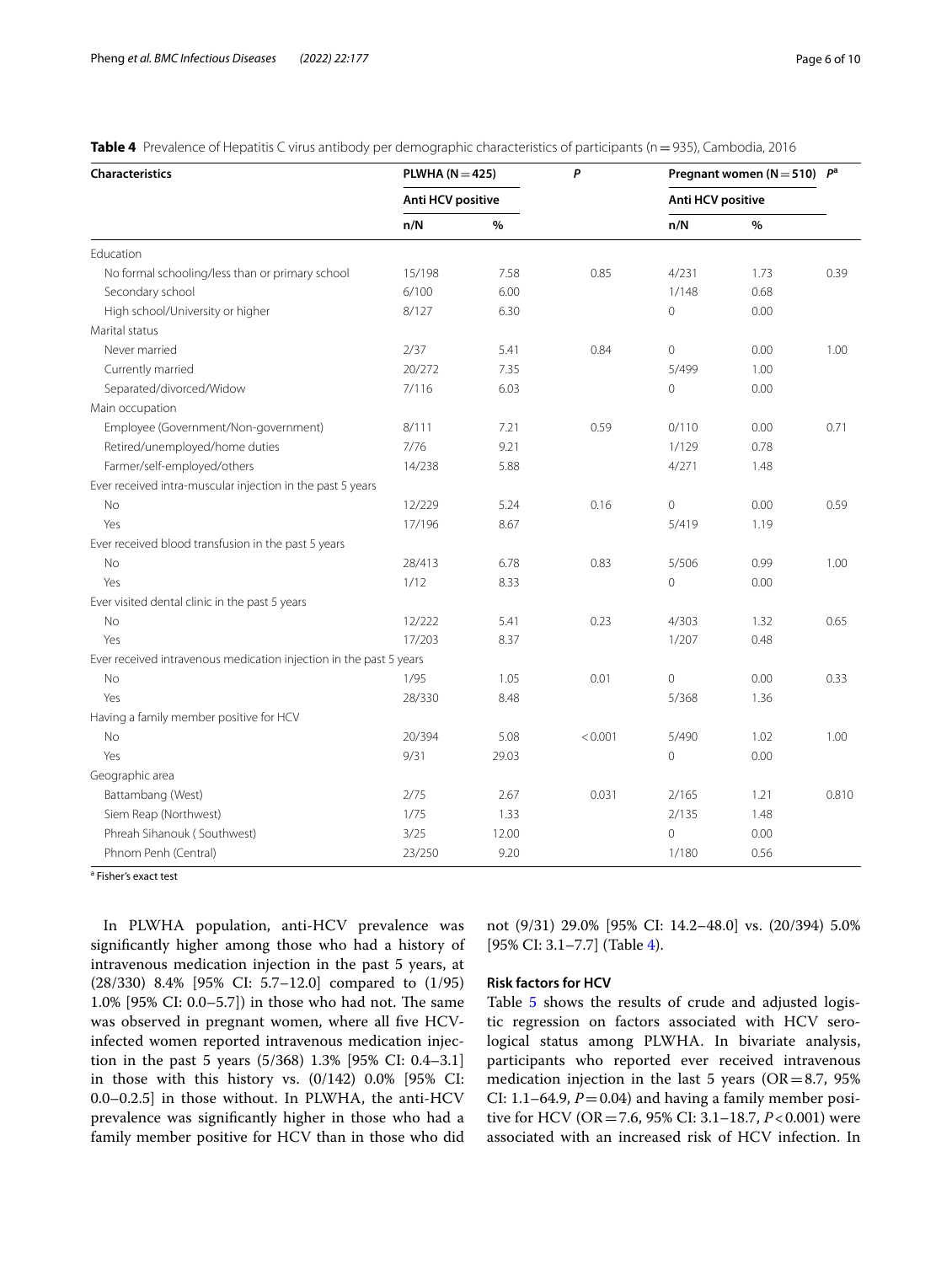| Characteristics                                          | Anti HCV positive |       | Unadjusted        |       | Adjusted <sup>a</sup> |       |
|----------------------------------------------------------|-------------------|-------|-------------------|-------|-----------------------|-------|
|                                                          | $n = 29$          | ℅     | OR (CI 95%)       | ۵     | OR (CI 95%)           | ۵     |
| Age group, years                                         |                   |       |                   |       |                       |       |
| $18 - 30$                                                |                   | 3.57  | Ref.              |       | Ref.                  |       |
| $31 - 40$                                                |                   | 5.11  | 1.45 [0.17-12.30] |       | 1.42 [0.15-12.77]     |       |
| >40                                                      | ಸ                 | 8.00  | 2.37 [0.30-18.33] | 0.20  | 2.52 [0.30-20.88]     | 0.28  |
| Šex                                                      |                   |       |                   |       |                       |       |
| Male                                                     |                   | 6.88  | Ref.              |       | Ref.                  |       |
| Female                                                   | $\frac{6}{2}$     | 6.78  | 0.98 [0.46-2.10]  | 0.97  | 0.89 [0.38-2.03]      | 0.78  |
| Ever received intravenous medication in the past 5 years |                   |       |                   |       |                       |       |
| $\frac{1}{2}$                                            |                   | 1.05  | Ref.              |       | Ref.                  |       |
| Yes                                                      | $\overline{28}$   | 8.48  | 8.71 [1.17-64.91] | 0.04  | 7.67 [1.01-57.84]     | 0.048 |
| Having a family member positive for HCV                  |                   |       |                   |       |                       |       |
| $\frac{1}{2}$                                            | 20                | 5.08  | Ref.              |       | Ref.                  |       |
| Yes                                                      | Ō                 | 29.03 | 7.65 [3.12-18.75] | 10001 | 7.10 [2.79-18.10]     | 10001 |

| )<br> }<br>i                                 |
|----------------------------------------------|
|                                              |
|                                              |
| ׅׅ֚֡֡֬֝֬֝֬֝֬֝                                |
|                                              |
|                                              |
|                                              |
|                                              |
|                                              |
| フンミニフー・ニ<br>$\frac{1}{2}$                    |
|                                              |
|                                              |
|                                              |
|                                              |
|                                              |
|                                              |
| $\ddot{\phantom{0}}$<br>$\ddot{\phantom{0}}$ |
|                                              |
|                                              |
|                                              |
|                                              |
| $\frac{1}{2}$                                |
|                                              |
|                                              |
|                                              |
|                                              |
|                                              |
|                                              |
|                                              |
| ١<br>$\mathcal{L}$                           |
|                                              |
|                                              |
|                                              |
|                                              |
|                                              |
|                                              |
|                                              |
|                                              |
|                                              |
|                                              |
| i                                            |
| j                                            |
|                                              |
|                                              |
|                                              |
|                                              |
|                                              |
|                                              |
|                                              |
|                                              |
|                                              |
|                                              |
|                                              |
|                                              |
|                                              |
| っこ                                           |
|                                              |
|                                              |
|                                              |
|                                              |
|                                              |
|                                              |
|                                              |
|                                              |
|                                              |
|                                              |
| .<br>.                                       |
|                                              |
|                                              |
|                                              |
|                                              |
|                                              |
|                                              |
|                                              |
|                                              |
|                                              |
| c 2+    1 + 2                                |
|                                              |
| ・・・・・・・・                                     |
| ì                                            |
|                                              |
|                                              |
|                                              |
|                                              |
| 5<br>5<br>5                                  |
|                                              |
|                                              |
|                                              |
| 5) 5                                         |
|                                              |
|                                              |
|                                              |
|                                              |
|                                              |
| j                                            |
|                                              |
| ١                                            |
|                                              |
|                                              |
|                                              |
|                                              |
|                                              |
|                                              |
|                                              |
|                                              |
|                                              |
| 1                                            |
|                                              |
|                                              |
| .<br>2<br>2                                  |
|                                              |
|                                              |
|                                              |
|                                              |
|                                              |
|                                              |
|                                              |
|                                              |
|                                              |
|                                              |
|                                              |
|                                              |
|                                              |
| .<br>เก<br>Φ                                 |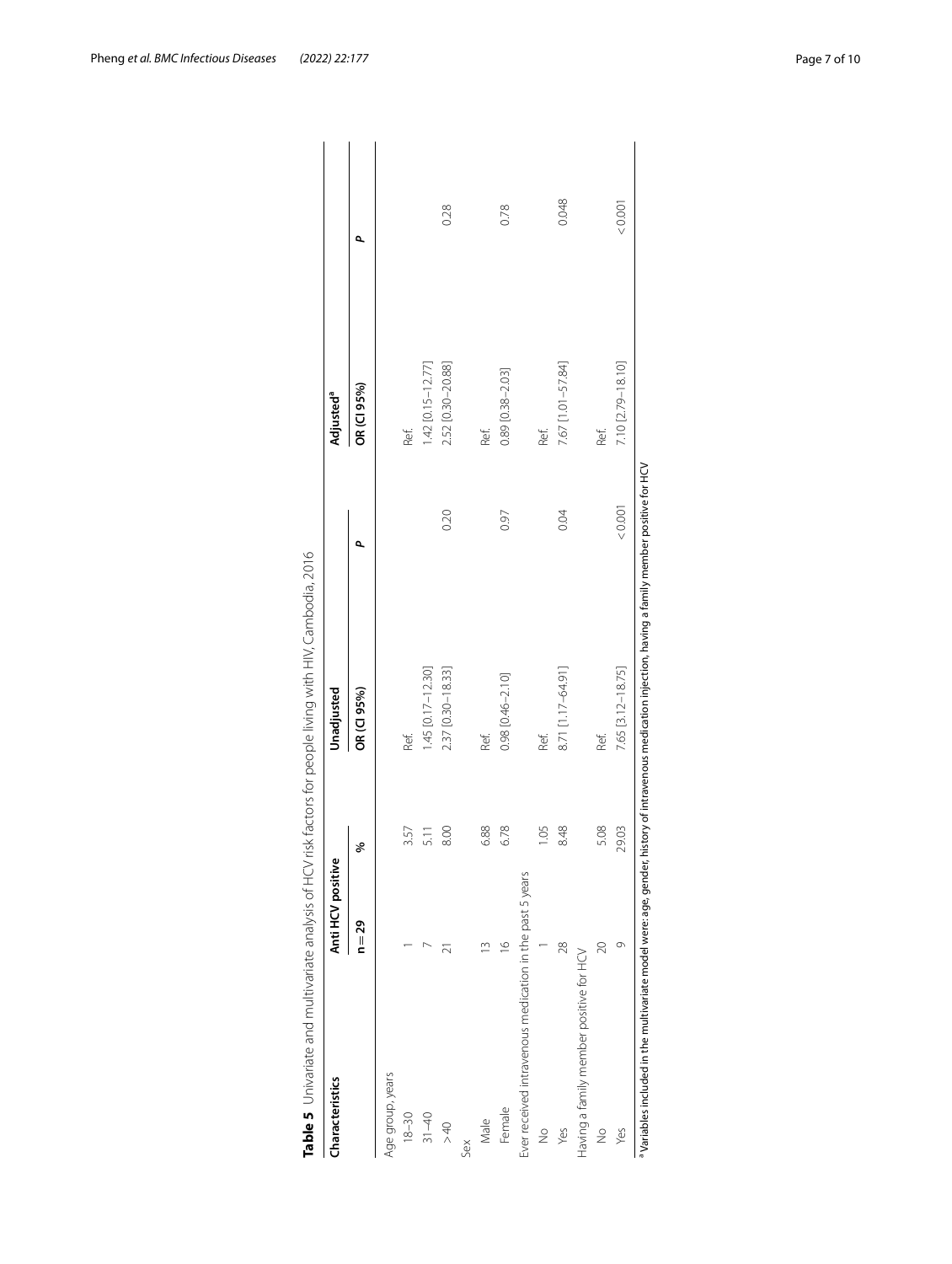a multivariable model (adjusted for age and sex), HCV infection remained signifcantly associated with having a family member positive for HCV ( $OR = 7.6$ , 95% CI: 1.0– 57.8,  $P = 0.048$ ) and a history of intravenous medication injection in the last 5 years OR=7.1 (95% CI: 2.7–18.1, *P*<0.001). A multivariable analysis could not be performed among pregnant women due to the small number of HCV-infected women.

# **Discussion**

To our knowledge, this study represents the frst HCV seroprevalence survey conducted in four diferent provinces of Cambodia evaluating the burden of HCV infection and its risk factors in these two diferent groups of population (PLWHA and pregnant women).

For PLWHA, HCV seroprevalence was similar to that found in a hospital-based HIV cohort in Phnom Penh at the same calendar period  $(7.6%)$  [6]. The ani-HCV prevalence was slightly higher than that reported in Cambodia in 2014 [11] and in neighboring countries in a regional HIV cohort [12], excluding countries with a high proportion of people who reported that they injected drugs. Chronic HCV infection prevalence among HCV antibody positive was 79% among PLWHA our study, in line with the rates generally found in newly diagnosed HCV patients [ $13$ ]. These results might be useful to guide the local strategy development in prioritizing the routine screening plan focusing on most at risk population for HCV case detection and identifying those eligible for treatment.

Our study showed that HCV seroprevalence among pregnant women was  $0.9\%$  [95% CI: 0.3–2.2]. This study could not provide the evidence of diferent distribution across the regions due to small number of positive cases. In a recent seroprevalence study conducted in Battambang province among the general population, anti-HCV prevalence was 0.6% [95% CI: 0.3–0.9] in adults  $18-44$  years old  $[14]$ . These results confirm the low anti-HCV prevalence (below 1%) in people under 40. The currently available literature shows that HCV seroprevalence in the general population reported in previous studies conducted in Cambodia varied over time with a decreasing trend in the most recent years, from 6.5% in 1993 [14] to 5.8% in 2012 [15] and 0.6% in 2018  $[10]$ . The decrease in prevalence of HCV over time may be explained by a variety of reasons. Since 2000, there has been major improvements in clinical practice in the country, with emphasis on sterilization of medical equipment, use of disposable needles and systematic screening of donated blood, all of which contribute to the reduction of blood borne agents such as HCV [8]. It should also be noted that the availability of HCV testing and treatment, both in private sectors and public hospitals with

the implementation of HCV program of Médecins Sans Frontières, could also have contributed to the decreasing prevalence of HCV by reducing the pool of infectious persons  $[10, 16]$ . In addition to that, the low anti-HCV prevalence among young age-group could be explained by the age cohort efect for which people in the old-age group were exposed to HCV longer than those in the young-age group. The decreased prevalence in younger population was also observed in Thailand  $[17, 18]$ .

In multivariate analyses, ever received intravenous medication injection in the past 5 year and having a family member positive for HCV were strong, independent risk factors for HCV infection among Cambodian PLWHA, findings that are consistent with previous studies  $[6, 8, 8]$ 10]. A history of intravenous therapeutic injection was a major risk factor since 33 out of the 34 anti HCV positive participants reported this practice in the past 5 years, as compared to 665/901 among the negatives. Therapeutic injections are a frequent practice in Cambodia as evidenced by our results showing that three-quarters of the participants, with both PLWHA and pregnant women reporting having received intravenous medication injection over the past 5 years. The overall treatment injection usage rate in Cambodia was 5.9 per person-year (women had a higher rate than men (7.5 vs. 4.3 per person-year), reported as one of the highest overall treatment injection usage rates worldwide [19]. Moreover, having an HCVpositive family member was an independent risk factor for HCV infection. HCV familial clustering and intra-familial viral transmission have been demonstrated previously in a study by Indolf et al. [20] and in a Chinese study [21]. In Cambodia, sharing hygienic products, such as shaving razors, toothbrushes and nail clippers or ear/nose piercing or tattoo are common due to ignorance about sanitation and lack of resources. Our results argue in favor of the need of HCV screening for the whole family if one of member is positive and more particularly for children who are currently mostly unaware of access to HCV care programs. The risk factors of HCV infection could not be analyzed in pregnant women due to sample size issue. Of note, all fve HCV-infected pregnant women also reported a history of intravenous medication injection in the previous 5 years.

HCV genotype 1b, 2a and 6 variants were identifed. HCV genotype 1b (47.8%) and 6 (30.4%) were predominant in the current study. This finding is consistent with several previous studies in Cambodia, which reported HCV genotype 1b and 6 as the common genotypes observed in Cambodia  $[6, 15, 16, 22, 23]$ . The genotype 6 variant was also found as the most common in Vietnam and Laos  $[22]$ , in blood donors in some regions of Thailand [16] and in intravenous drugs users in China [17, 24, 25].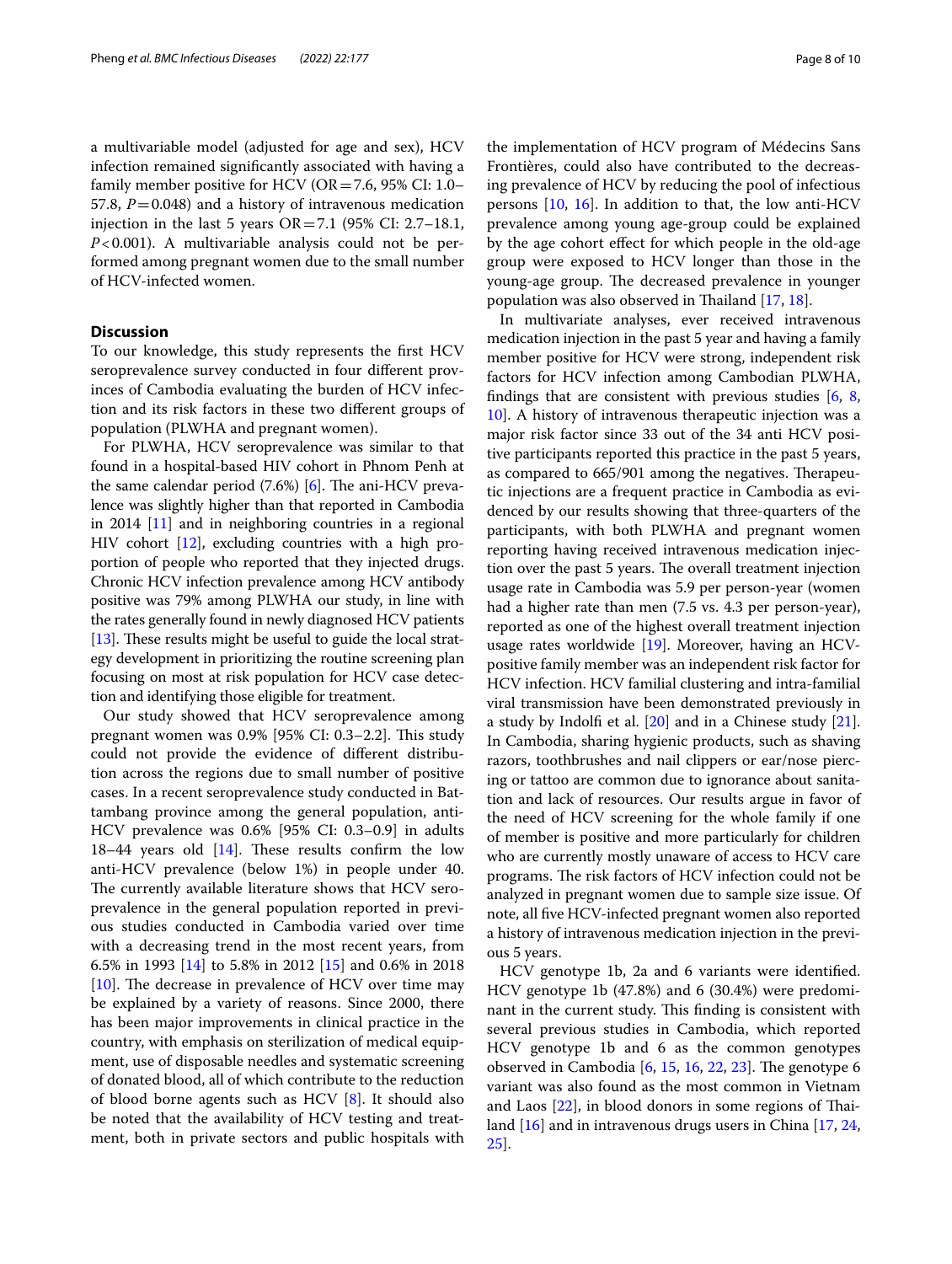# **Limitations of the study**

This study has several limitations. Our study attempted to assess the anti-HCV prevalence rates in diferent regions across the country to have representative anti-HCV prevalence rates for the overall population in Cambodia. However, our small sample size in Preah Sihanouk (South-western region) may limit the generalizability of the results for this region. Our fndings may have been subject to recall bias or social desirability bias resulting in the underreporting of some risky behaviors and practices over the last 5 years such as the experience of injecting illicit drugs. Last, due to the small number of HCV positive in pregnant women, the risk factors of HCV infection in this group could not be assessed. However, in this study, we can rule out diferential misclassifcation for assessing the risk factors of HCV infection linked to the history of risky behaviors and practices, since interviews were done before the result of HCV serology was known.

# **Conclusions**

In conclusion, we report a high HCV seroprevalence in PLWHA in Cambodia, likely related to past intravenous medication injection and/or intra-familial viral transmission. Our results led the national Cambodia program to offer systematic HCV testing in PLWHA and underline the necessity of care of HCV positive populations, measures which had already been initiated by National Program for adults. Children of HCV-infected parents living in the same household are likely the next target for testing and envisaging care access.

The low prevalence of HCV infection in the population under 40 years old seems to be confrmed but the anti-HCV prevalence varied across geographical area and specifc populations, suggesting the need to set up a surveillance system to assess the anti-HCV prevalence across diferent population groups.

#### **Abbreviations**

PLWHA: People living with HIV/AIDS; HIV: Human immuno-defciency virus; HCV: Hepatitis C virus; ANC: Antenatal care; Anti-HCV: HCV antibody; HCC: Hepatocellular carcinoma; LMICs: Low-and middle-income countries; WHO: World Health Organization; DAA: Direct-acting agents; HICs: High-income countries; ART: Antiretroviral therapy; UHS: University of Health Sciences; SCO: A signal-to-cutof; VL: Viral load.

# **Supplementary Information**

The online version contains supplementary material available at [https://doi.](https://doi.org/10.1186/s12879-022-07163-2) [org/10.1186/s12879-022-07163-2](https://doi.org/10.1186/s12879-022-07163-2).

**Additional fle 1**: **Table S1**: seroprevalence and viremic prevalence per sex and per age category ( $n=935$ ), Cambodia, 2016.

#### **Acknowledgements**

The authors would like to acknowledge all the study participants, the municipality and provincial health departments, ART clinics, Health Centers, Kirby Institute, UNSW and Institute Pasteur in Cambodia for their support in the implementation of the study.

### **Authors' contributions**

VS, PP, JK, SY, ST conceptualized, designed the study, developed the research protocol and substantively reviewed the manuscript. PP, VS, LM, OS analyzed, interpreted the data and were a major contributor in writing the manuscript. PP, ST, PC have made substantial contributions to the project implementation and the acquisition of data. All authors read and approved the fnal manuscript.

#### **Funding**

This study was supported by HIV/AIDS Flagship Project, KHANA Center for Population Health Research, Phnom Penh, Cambodia (Grant #: AID-442-A-13-00001) and Fondation Mérieux, France (Grant #: MF-UHS-HCV-2015). The funder has no role in study design, study implementation and manuscript writing.

### **Availability of data and materials**

The datasets used and/or analyzed during the current study are available from the corresponding author on reasonable request.

# **Declarations**

#### **Ethics approval and consent to participate**

This study was approved by the National Ethics Committee for Health Research in Cambodia on 22 /09/2015 (338 NECHR) and in compliance with the principles of the Declaration of Helsinki. Written informed consent was obtained from all participants before the interview and the blood sample collection.

#### **Consent for publication**

Not applicable.

#### **Competing interests**

The authors declare that they have no competing interests.

#### **Author details**

<sup>1</sup> University of Health Sciences, 73 Monivong Boulevard, Phnom Penh 12201, Cambodia. <sup>2</sup> Ecole Doctorale de Santé Publique, Service de Santé Publique du GH Hôpitaux, Universitaires de Paris Sud, Université Paris-Saclay, Inserm CESP U1018, Paris, France. <sup>3</sup>KHANA Center for Population Health Research, Phnom Penh, Cambodia. <sup>4</sup>Saw Swee Hock School of Public Health, National University of Singapore and National University Health System, Singapore, Singapore.<sup>5</sup> Center for Global Health Research, Touro University California, Vallejo, CA, USA. <sup>6</sup> Kirby Institute, UNSW Sydney, Sydney, Australia. <sup>7</sup> Department of Community and Global Health, Graduate School of Medicine, The University of Tokyo, Tokyo, Japan. <sup>8</sup> Faculty of Social Sciences and Humanity, Royal University of Phnom Penh, Phnom Penh, Cambodia.

### Received: 17 November 2021 Accepted: 16 February 2022 Published online: 22 February 2022

### **References**

- World Health Organization. Global health sector strategy on viral hepatitis 2016–2021. Towards ending viral hepatitis. 2016; World Health Organization.<https://apps.who.int/iris/handle/10665/246177>. Accessed 30 October 2021.
- 2. Ford N, Singh K, Cooke GS, Mills EJ, von Schoen-Angerer T, Kamarulzaman A, et al. Expanding access to treatment for hepatitis C in resource-limited settings: lessons from HIV/AIDS. Clin Infect Dis. 2012;54(10):1465–72.
- 3. Petruzziello A, Marigliano S, Loquercio G, Cozzolino A, Cacciapuoti C. Global epidemiology of hepatitis C virus infection: An up-date of the